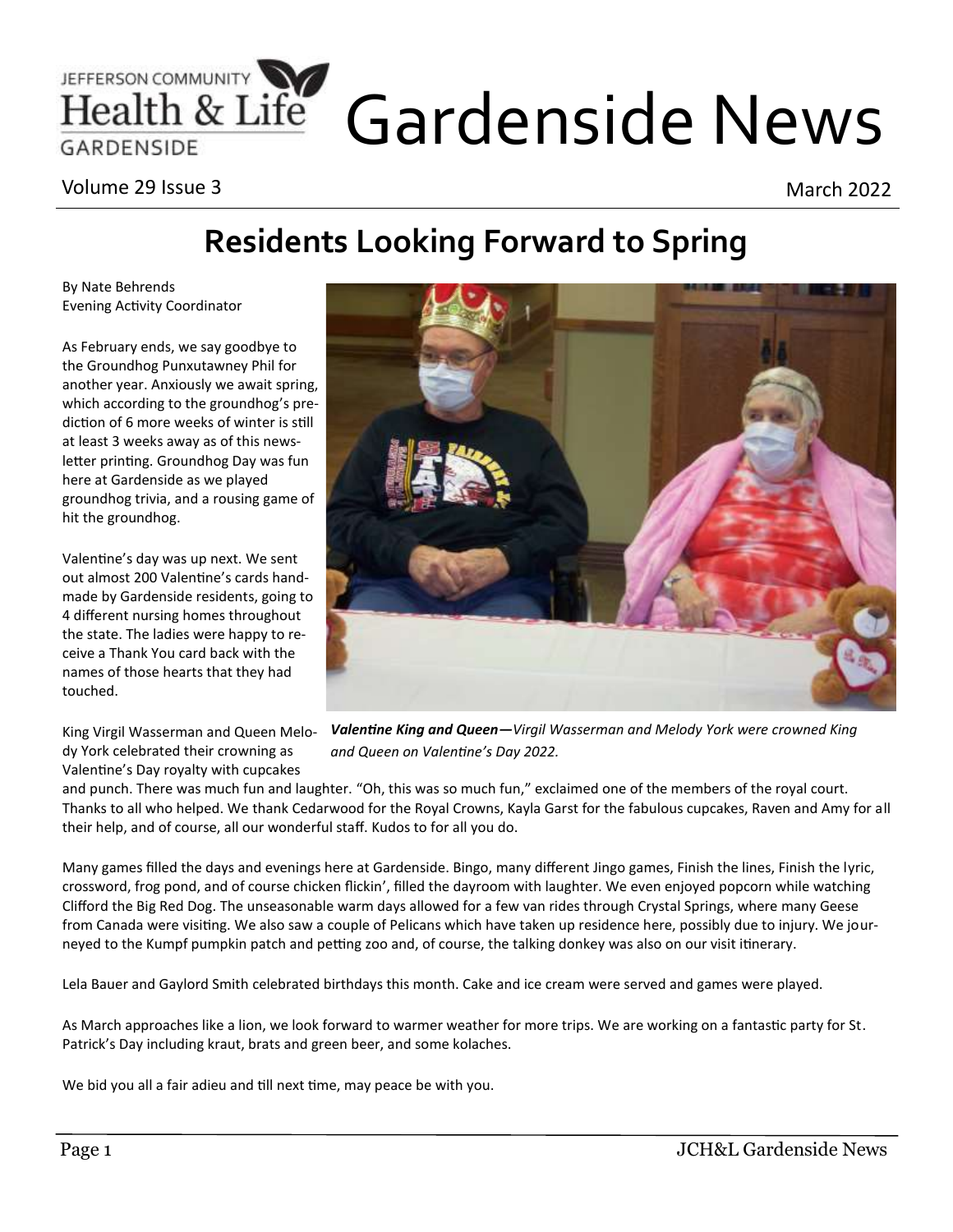# Sharing Kindness



*Joan McKenzie enjoys reading the photos and kindness quotes shared by students of Preschool Learning Center for Random Acts of Kindness Week.*

### *Admissions*

• No new admissions as of 2/21

## *Birthdays*

- Mary Endorf, March 9
- Joan McKenzie, March 10

# *Return Home/Transfer*

Ella Schafer, Feb. 11

## *Deaths*

Gardenside was saddened by the death of one resident in the past month. Our sympathy is with the family of:

- James Williams, Jan. 31
- Marvin Saathoff, Feb. 5

# **Facetime and Skype**

Please schedule calls ahead of time to ensure staff availability to assist. To schedule a time, call (402) 729– 5220 (press 1 at the prompt).

#### **Our Team to Serve You**

Chief Executive Officer & Administrator Burke Kline, DHA Director of Nursing—Laura DeBoer RN Assistant DON—Anne Itzen RN MDS Coordinator — Melissa Bennett RN Social Services Coordinator—Raven Gerths Social Services Designee—Amy Hansen Activities Coordinators Wayne Franzen, Nate Behrends Rehabilitation Aide Karen Spilker Dietitian Lisa Edeal Pharmacy Director Brandon Bleich, PharmD Facilities Director—Patrick Hoins Facilities Supervisor—Mick Bruce Director of Envir. Services/Purchasing Stephanie McDaniel Director of Public Relations Lana Likens **Most recent state survey:**

**In a folder on east side of the wall by the Activity Room.**

*E-mail: wayne.franzen@JCHealthandLife.org Website: JCHealthandLife.org*

*Gardenside News is a monthly publication of Jefferson Community Health & Life. Subscriptions are free. To subscribe or unsubscribe, write: Gardenside News, P.O. Box 277, Fairbury, NE 68352, call Lana Likens at 402-729-6855, or email lana.likens@jchealthandlife.org.*

# **Thank yous**

Thank you to Preschool Learning Center for the Random Acts of Kindness poster. Our staff and residents loved it! (See above, left.)

*———*

*Thank you for the beautiful plaque. It means so much to me. Thank you also for all the loving care for Jim. You made me feel comfortable leaving him there in such good hands.* 

#### *Betty Williams*

*Gardenside long-term care-*

*Thank you very much for the Valentines you sent for our residents. We appreciate your kindness. Cherry Hills Estates, Valentine, NE (This was signed by the activity director and many residents)*

Results of the most recent state survey are available on the east side of the wall by the Activity Room. Nurse staffing hours are posted west of the nurses station.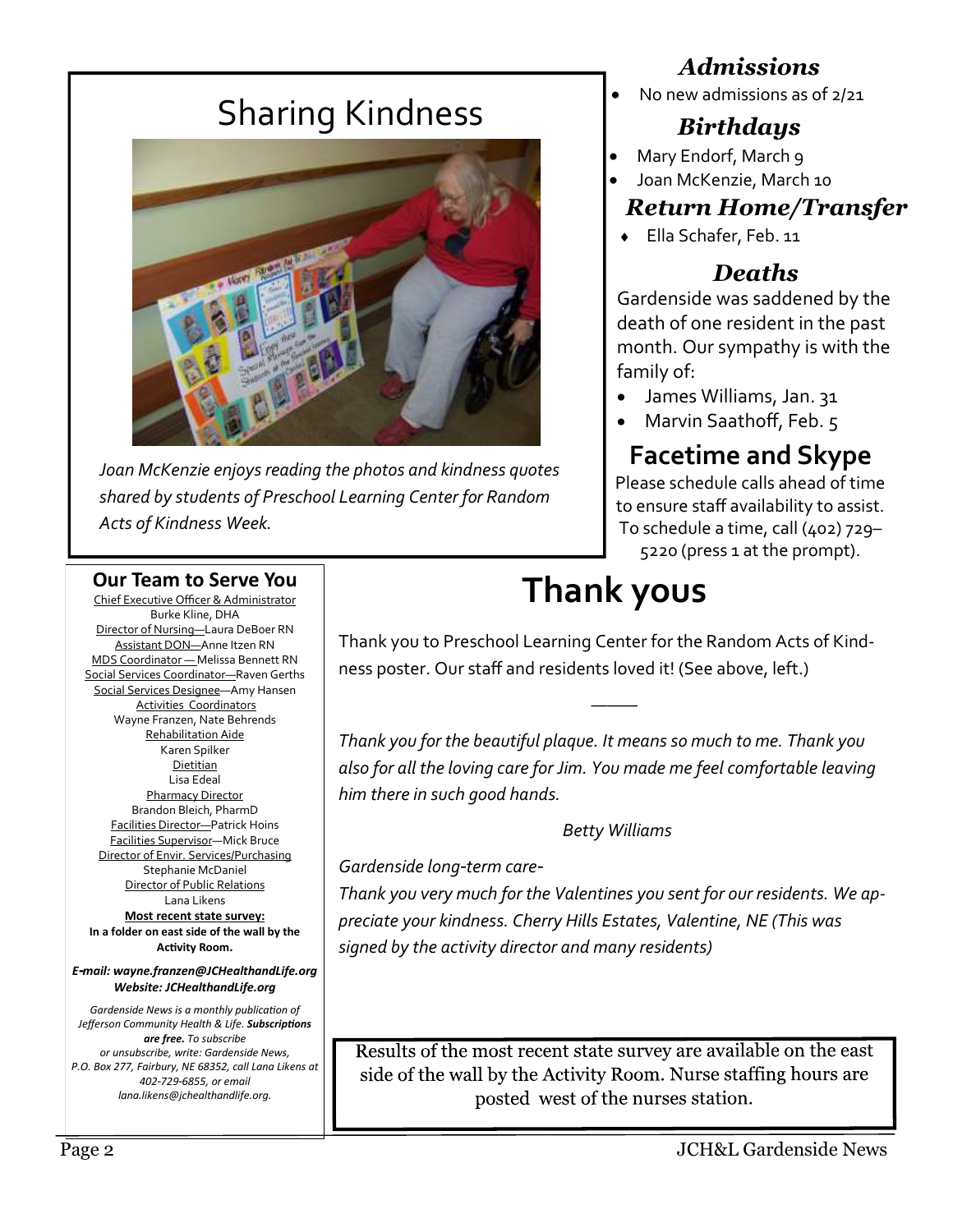| UTHE CALL    | Saturday  | Call a Family<br>LO.<br>Member                                                 | with a Friend!<br>Share a Story<br>$\overline{2}$                                                | <b>Read a Bible</b><br>P<br>Verse                                          | 26<br>Listen to<br>Music                                                                  | $\sim$                                                                       |                               |
|--------------|-----------|--------------------------------------------------------------------------------|--------------------------------------------------------------------------------------------------|----------------------------------------------------------------------------|-------------------------------------------------------------------------------------------|------------------------------------------------------------------------------|-------------------------------|
| Collect me.  | Friday    | 2:00 Cooking with<br>6:45 Crossword<br>10:00 Bowling<br>Wayne                  | Ξ<br>10:00 One on Ones<br>2:00 Cooking with<br>6:45 Word Games<br>wayne                          | 2:00 Current Events<br>$\frac{80}{10}$<br>6:45 Crossword<br>10:00 Bus Ride | 10:00 One on Ones<br>25<br>2:00 Van/Bus Ride<br>6:45 Old Glory                            |                                                                              |                               |
|              | Thursday  | 6:45 Giant Ring Toss<br>2:00 Current Events                                    | $\approx$<br>2:00 Current<br>6:45 JINGO<br>Events                                                | $\overline{1}$<br>2:00 St. Patrick's<br>6:45 Frog Pong<br>Day Partyl       | 24<br>6:45 Ring Toss<br>2:00 Current<br>Events                                            | 6:45 Easter Cards<br>5<br>2:00 Current<br>Events                             |                               |
| 2022         | Wednesday | $\sim$<br>2:00 Van/Bus Ride<br>6;45 Word Games<br>10:30 Wheelchair<br>Aerobics | 10:00 Balloon Tennis<br>ö<br>6:45 Crossword<br>2:00 BINGO                                        | $\geq$<br>6:45 Word Games<br>10:30 Wheelchair<br>2:00 BINGO<br>Aerobics    | 10:00 Balloon Tennis<br>23<br>6:45 Ward Games<br>2:00 BINGO                               | B<br>6:45 Word Games<br>10:30 Wheelchair<br>2:00 Movie<br>Aerobics           | Mary Endorf 911<br>$2$ Kenzie |
|              | Tuesday   | 2:00 Mardi Gras Partyl<br>0:00 Fancy Nails<br>6:45 JINGO                       | 10:00 Church Service<br>$\infty$<br>Patrick's Day Cards<br>2:00 Van/Bus Ride<br>6:45 Work on St. | 10:00 Church Service<br>$\frac{5}{2}$<br>2:00 Cooking Class<br>6:45 JINGO  | 10:00 Church Service<br>2:00 BIRTHDAY PARTY!<br>22<br>6:45 JINGO                          | 10:00 Church Service<br>29<br>2:00 Easter Cards<br>6:45 Crossword            | pon Mc                        |
|              | Monday    | 28                                                                             | 2:00 Cooking Class<br>10:00 Fancy Nails<br>6:45 Old Glory                                        | 10:00 Kickball<br>6:45 Ring Toss<br>2:00 Chorus                            | $\overline{\alpha}$<br>2:00 Cooking with<br>10:00 Farroy Nalls<br>6:45 Crossward<br>Wayne | 6:45 Moke Easter Cards<br>28<br>2:00 Cooking with<br>TD:00 Kickball<br>Wayne |                               |
| ම<br>$\circ$ | Sunday    | 27                                                                             | ∾<br>Radio/T.V<br>Church                                                                         | Radio/T.V.<br>$\frac{3}{2}$<br>Church                                      | Radio/T.V.<br>20<br>Church                                                                | 27<br>Radio/T.V<br>Church                                                    |                               |

 $\overline{A}$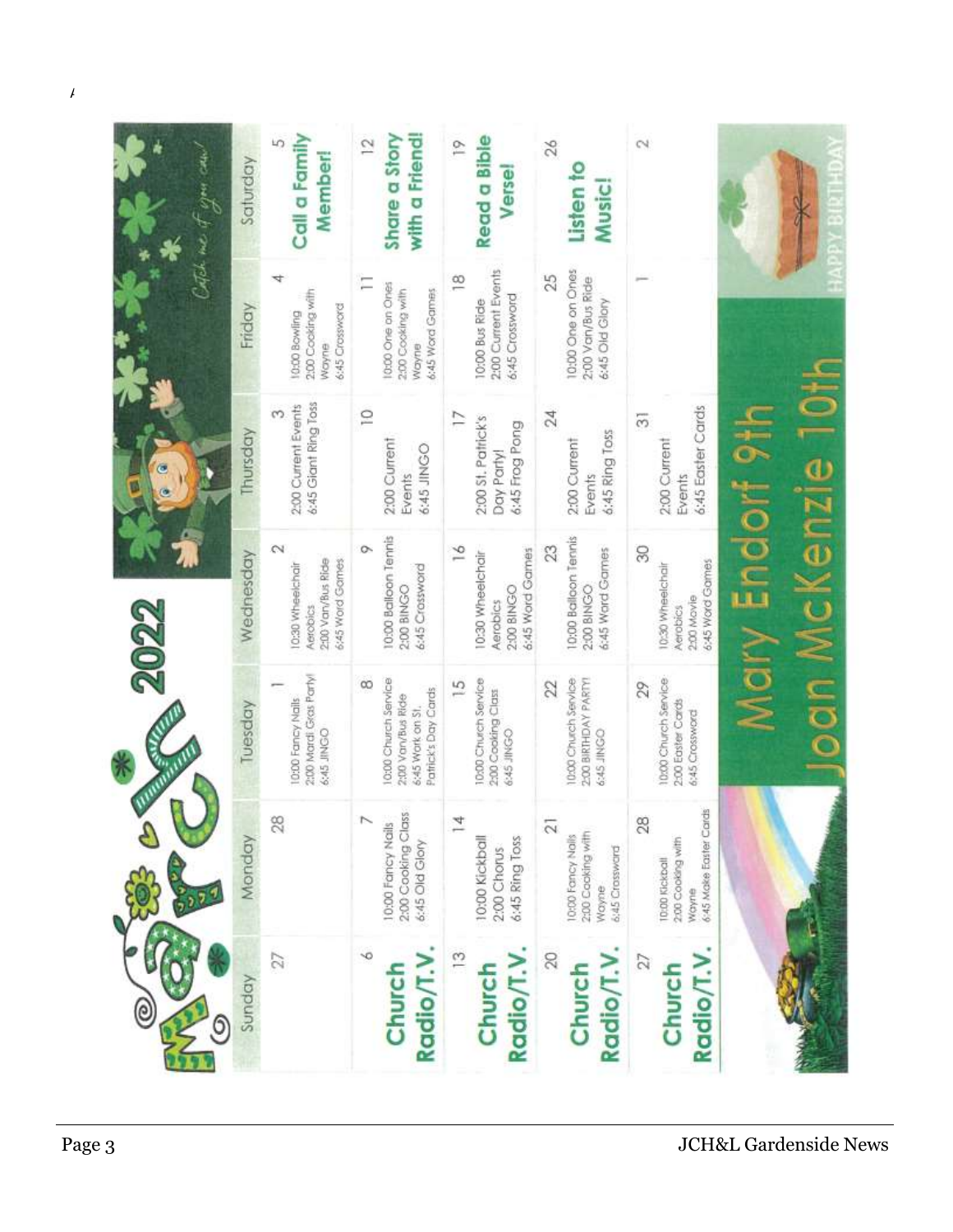# March 2022

| Sunday                                                          | Monday                                                            | <b>Tuesday</b>                                       | мени<br>Wednesday                                                                     | <b>Thursday</b>                                           | Friday                                                                      | <b>Saturday</b>                                           |
|-----------------------------------------------------------------|-------------------------------------------------------------------|------------------------------------------------------|---------------------------------------------------------------------------------------|-----------------------------------------------------------|-----------------------------------------------------------------------------|-----------------------------------------------------------|
|                                                                 |                                                                   | L: Pork roast and<br>kraut<br>S: Hamburger<br>pizza  | 2<br>L: Tator Tot<br>Casserole<br>S Pork fritter                                      | $\overline{3}$<br>L: Chicken cordon<br>bieu<br>S: Lasagna | $\overline{4}$<br>L: Hot turkey<br>sandwich<br>S: Steak fingers             | 5<br>: Oven fried<br>chicken<br>S: bratwurst on<br>bun    |
| 6<br>L: Mook filet<br>mignon<br>S: Fish sticks                  | L: Hot roast beef<br>sandwich<br>S: Swedish<br>meathalls          | 8<br>L: Chili<br>S: Breaded<br>chicken patty         | 9<br>L: Sinon tips with<br>peppers and<br>onions<br>S: Chicken<br><b>Bronock Bake</b> | 10<br>L: Chicken tenders<br>S: Ham and bean<br>SOUD       | II<br>L: Breaded<br>baked cod<br>S: Hot roast<br>beef and swiss<br>sandwich | 12<br>L: Chuckwagon<br>steak<br>S: Hot turkey<br>sandwich |
| 13<br>L-Oven fried<br>chicken<br>S: Ham sandwich                | 14<br>L: Beef stew<br>S: Beer batter fish                         | 15<br>L: Roast turkey<br>S: Chicken and<br>dumplings | 16<br>L: Crispy or soft<br>beef taco<br>S: Lasagna                                    | 17<br>L Chili<br>S: Turkey tetrazzini                     | 18<br>L: Fried shrimp<br>S: Egg bake,<br>sausage and<br>waffle              | 19<br>I - Roast Beef<br>S: Meatballs                      |
| 20<br>L: Chicken fritters<br>S: Hamburger or<br>turkey sandwich | 21<br>L: Spaghetti with<br>mest sauce<br>S: Sausage pizza         | 22<br>L: Roast turkey<br>S: Fairbury Brand<br>hotdog | 23<br>L: Crispy ranch<br>chicken<br>S: Tunamelt                                       | 24<br>L: Oven fried<br>chicken<br>S: Chicken tenders      | 25<br>L: Swedish<br>meathails<br>S: Creamed<br>turkey and<br>biscuit        | 26<br>L: Sloppy joe<br>S: BBQ ribettes                    |
| 27<br>L: Pot roast<br>S: Ham and bean<br>soup                   | 28<br>L: Smothered<br>steak with onions<br>S: Chicken<br>Parmesan | 29<br>L: Liver and<br>onions<br>S: Smoked<br>Sausage | 30<br>L: Beef stroganoff<br>with noodes<br>S Chi                                      | 31<br>L: Baked ham<br>S: Chicken fried<br>chicken         |                                                                             |                                                           |

Guests are welcome to join us for meals. To make planning easier, please notify the charge nurse a day or two in advance if you will join us for a meal. Please pay for guest<br>meals in the cafeteria. Guest meals are \$5 (tax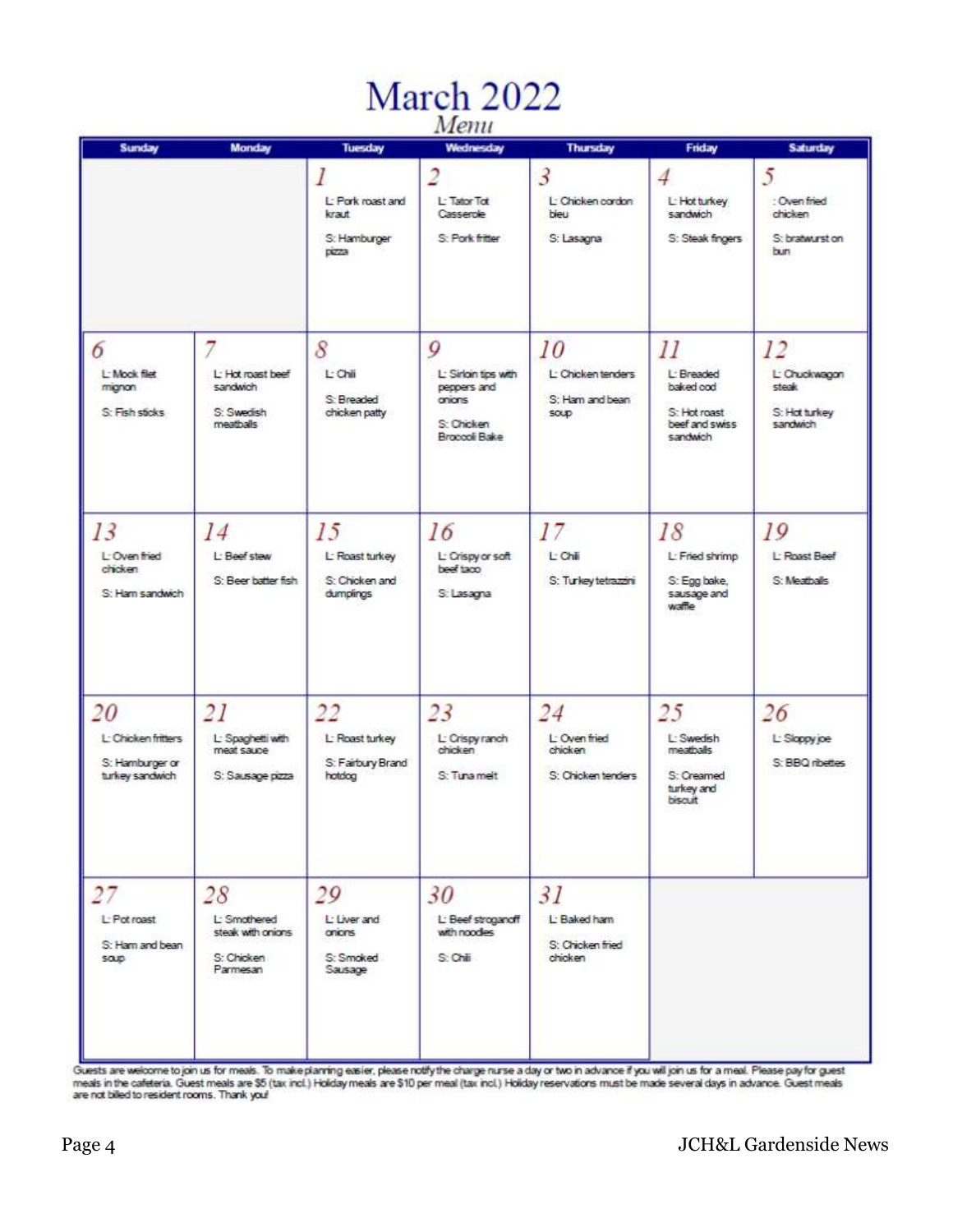# **St Patrick's Day**



#### **Across**

- 3. Irelands Patron Saint
- 6. Hearty hot pot
- 8. A small mischievous spirit
- 12. Celebration procession
- 13. Ireland's People
- 15. A clover like plant with 3 leaves
- 18. Famous beverage of Ireland



#### **Down**

- 1. A small imaginary being that has magical powers
- 2. To be taken into one's possession
- 4. The date of Saint Patrick's Day
- 5. A word that means customs or beliefs
- 7. The Capital of the Republic of Ireland
- 9. Shade of green
- 10. Stringed instrument
- 11. A small dance
- 14. A color of leaves
- 16. Something you dance to
- 17. Something a four-leaved clover gives you

| 3S9UUING '8 L  |                |                  |
|----------------|----------------|------------------|
| 15. Leprechaun |                | $11'$ rnsk       |
| dain .E.t      | 7. Dublin      | 5H.91            |
| 12. Parade     | notibe 17.2    | <b>J4. Green</b> |
| S. Leprechaun  | d, Seventeenth | Br L L           |
| Wet2 rist1. 0  | 2. Captured    | 10. Harp         |
| s. St Patrick  | T. Fairy       | 9. Emerald       |
| <b>ACTOSS</b>  | <b>UWOCI</b>   |                  |

#### St Patrick's Day Puzzle-answer key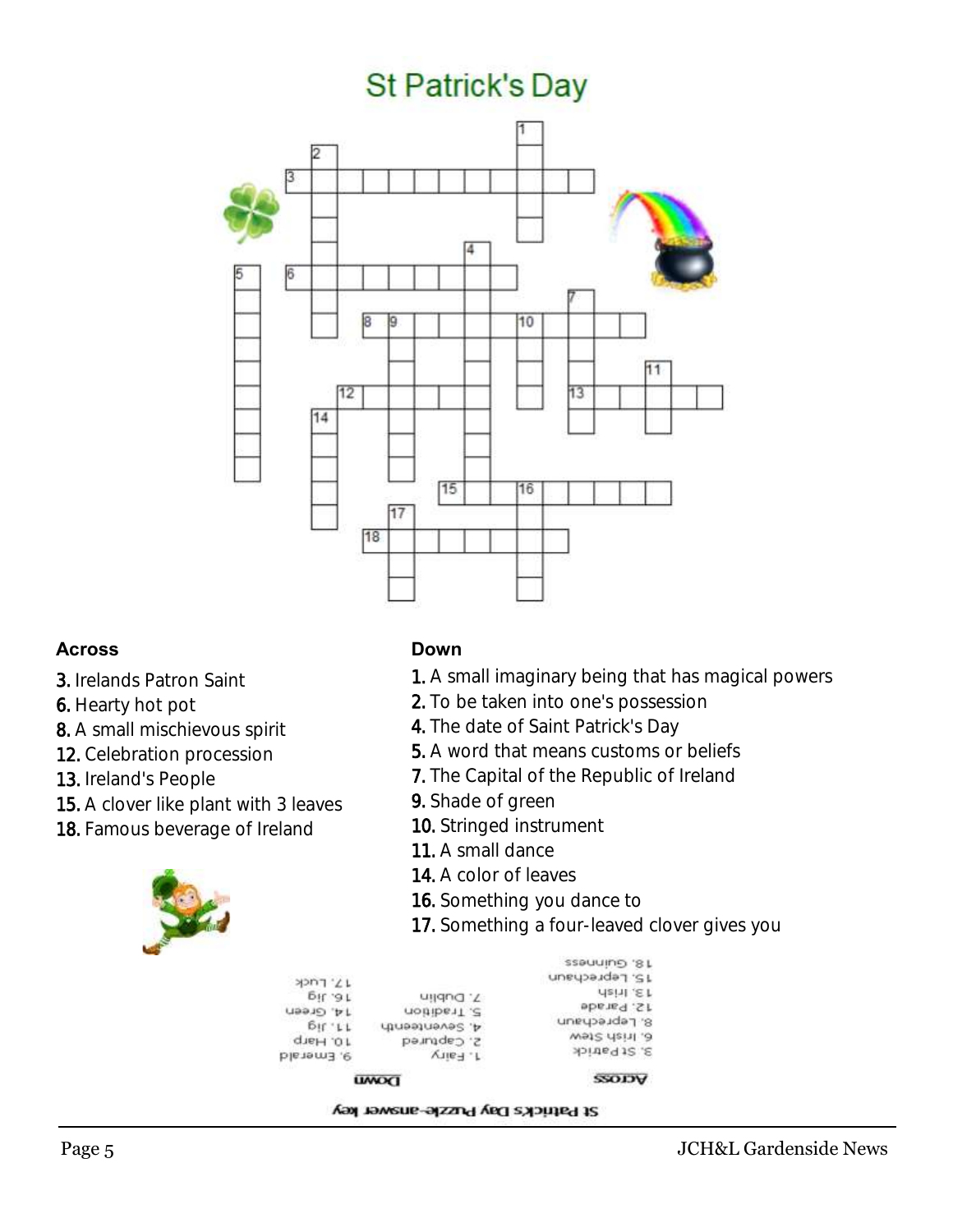## Exercise is Fun!





*Residents move and stretch in exercises lead by Jen Johnson, JCH&L Burkley Fitness Center Manager. Top left, Lela Bauer; bottom left, Mick Melander. Top right, Jane Bakewell, Virgil Wasserman, Donna Starr and day activity coordinator Wayne Franzen. Bottom right, Jen Johnson and Eugene Musil.* 



Page 6 JCH&L Gardenside News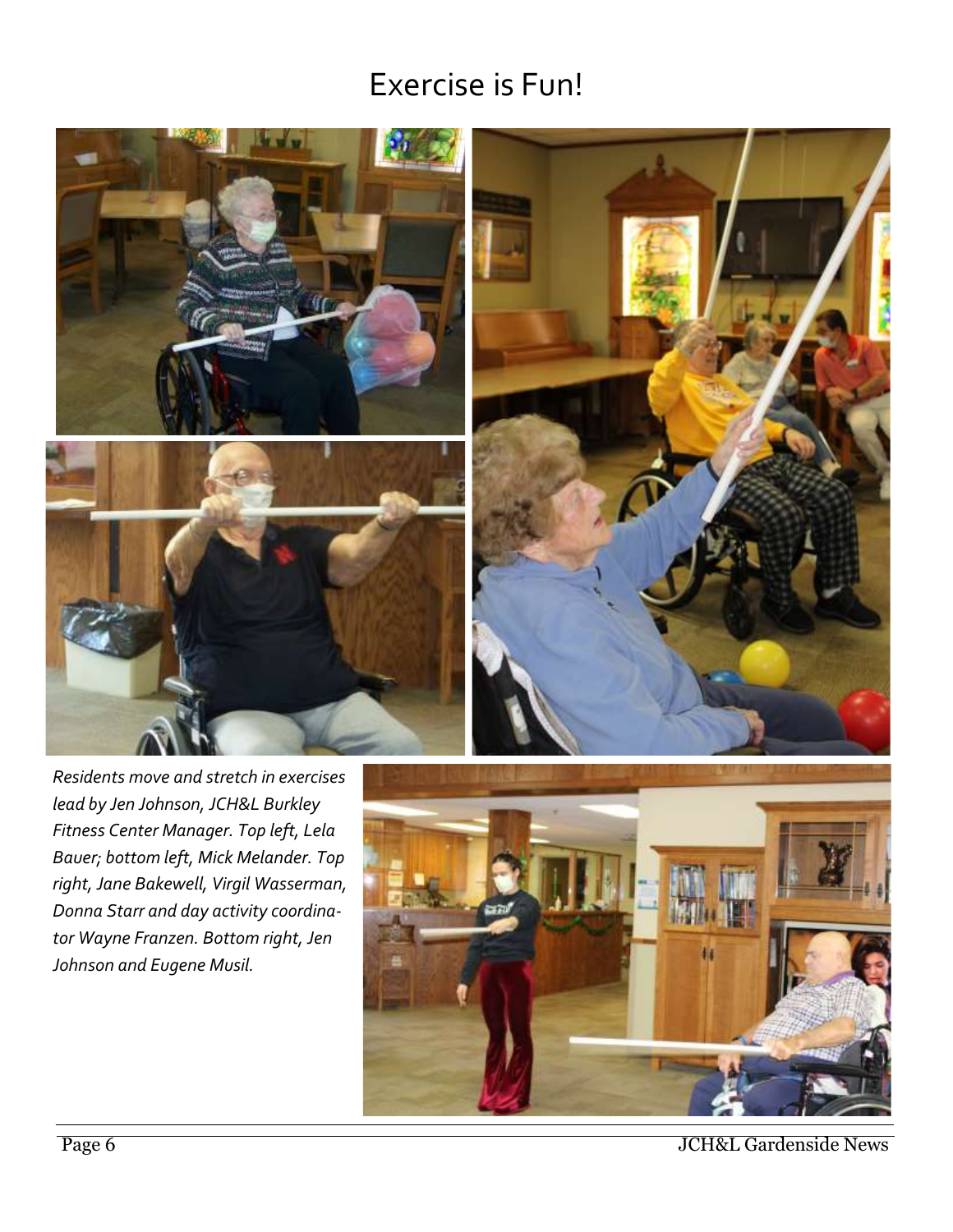# Armchair Aerobics





*Enjoying armchair aerobics are: top left, Adelia "Dale" Maatsch; top right, Jen Johnson, Beverly Leseberg and Bertha Friesen; and bottom right , Virgil Wasserman.*

#### **COVID Precautions**

We are happy to report that as of this writing, Gardenside is in the Green Zone. Residents are sharing meals in the dining room, and participating in activities once again. Residents can be out of their rooms (unless they have symptoms and are waiting for a test result.) Although residents are not required to mask when they are out of their rooms, masking is encouraged. Residents are not required to be tested unless they have symptoms.

Staff continue to mask. Vaccinated staff will not be routinely tested. Unvaccinated staff will continue to test twice a week.

Visitors continue to be screened before entering and MUST continue to abide by the strict core principals of infection control: masking, social distancing and good hand hygiene. If they are not able to comply they will be asked to leave. Visitors must also understand there is a risk that they could be exposed to COVID while visiting. Appointments are encouraged through SignUp Genius, but not required.